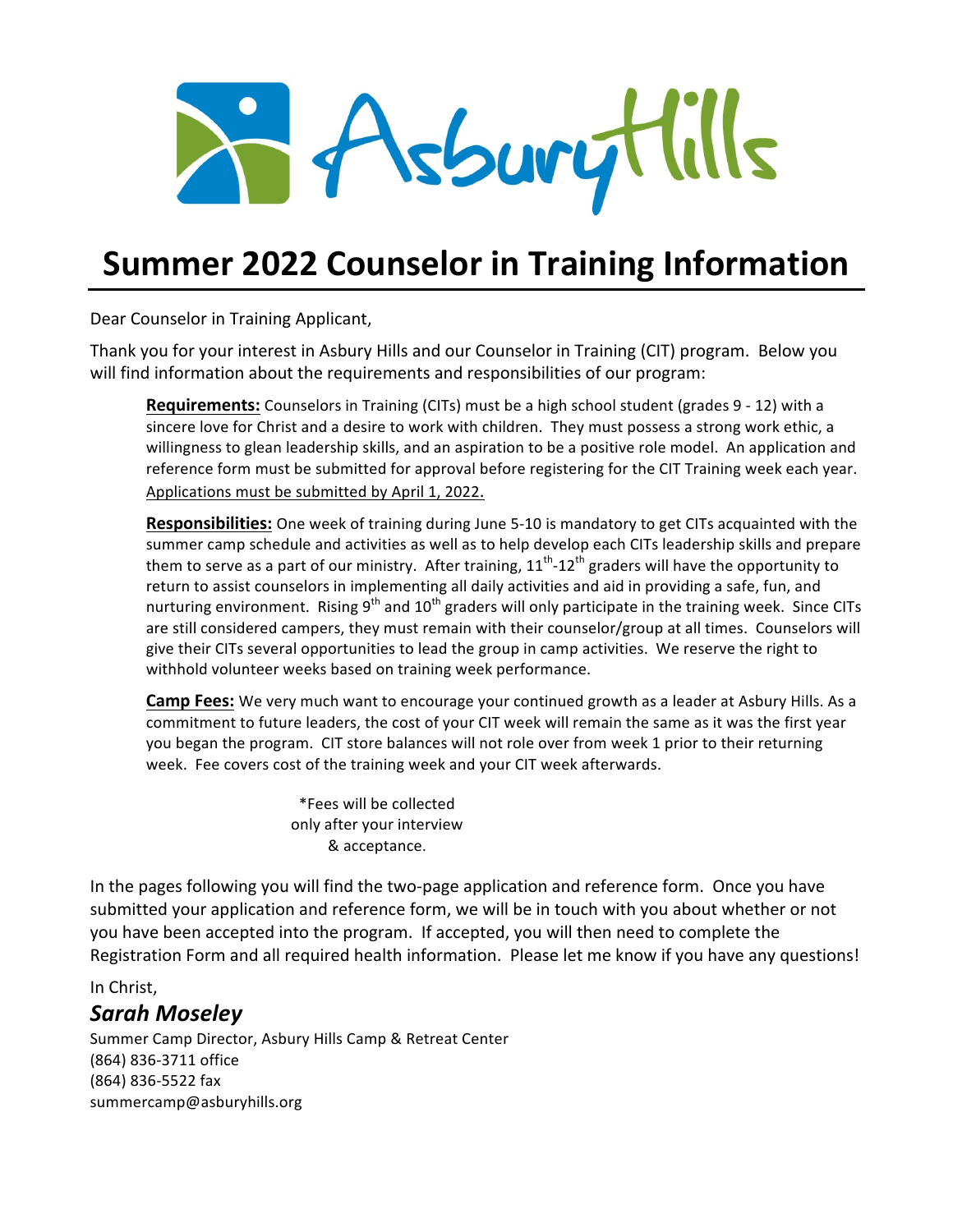

# **Counselor in Training Application**

|          | Upon completion, please return to: |  |  |                                             |  |
|----------|------------------------------------|--|--|---------------------------------------------|--|
|          | ASBURY HILLS CAMP & RETREAT CENTER |  |  | PHONE: (864) 836-3711                       |  |
|          | <b>150 ASBURY DRIVE</b>            |  |  | FAX: (864) 836-5522                         |  |
|          | CLEVELAND, SC 29635-9748           |  |  | E-MAIL: summercamp@asburyhills.org          |  |
|          |                                    |  |  |                                             |  |
| Address: |                                    |  |  |                                             |  |
|          |                                    |  |  |                                             |  |
|          |                                    |  |  |                                             |  |
|          |                                    |  |  |                                             |  |
|          |                                    |  |  |                                             |  |
|          |                                    |  |  |                                             |  |
|          | Year in CIT program (circle)       |  |  | $1st$ year $2nd$ year $3rd$ year $4th$ year |  |

Please complete the following questions as thoroughly as possible. If necessary, please use a separate sheet of paper.

Describe briefly your personal faith experience.

Please describe how God has been working in your life through the past year, and how faith and prayer plays into your everyday life.

\_\_\_\_\_\_\_\_\_\_\_\_\_\_\_\_\_\_\_\_\_\_\_\_\_\_\_\_\_\_\_\_\_\_\_\_\_\_\_\_\_\_\_\_\_\_\_\_\_\_\_\_\_\_\_\_\_\_\_\_\_\_\_\_\_\_\_\_\_\_\_\_\_\_\_\_\_\_\_\_\_\_\_\_\_\_\_\_\_\_

\_\_\_\_\_\_\_\_\_\_\_\_\_\_\_\_\_\_\_\_\_\_\_\_\_\_\_\_\_\_\_\_\_\_\_\_\_\_\_\_\_\_\_\_\_\_\_\_\_\_\_\_\_\_\_\_\_\_\_\_\_\_\_\_\_\_\_\_\_\_\_\_\_\_\_\_\_\_\_\_\_\_\_\_\_\_\_\_\_\_

\_\_\_\_\_\_\_\_\_\_\_\_\_\_\_\_\_\_\_\_\_\_\_\_\_\_\_\_\_\_\_\_\_\_\_\_\_\_\_\_\_\_\_\_\_\_\_\_\_\_\_\_\_\_\_\_\_\_\_\_\_\_\_\_\_\_\_\_\_\_\_\_\_\_\_\_\_\_\_\_\_\_\_\_\_\_\_\_\_\_ \_\_\_\_\_\_\_\_\_\_\_\_\_\_\_\_\_\_\_\_\_\_\_\_\_\_\_\_\_\_\_\_\_\_\_\_\_\_\_\_\_\_\_\_\_\_\_\_\_\_\_\_\_\_\_\_\_\_\_\_\_\_\_\_\_\_\_\_\_\_\_\_\_\_\_\_\_\_\_\_\_\_\_\_\_\_\_\_\_\_

\_\_\_\_\_\_\_\_\_\_\_\_\_\_\_\_\_\_\_\_\_\_\_\_\_\_\_\_\_\_\_\_\_\_\_\_\_\_\_\_\_\_\_\_\_\_\_\_\_\_\_\_\_\_\_\_\_\_\_\_\_\_\_\_\_\_\_\_\_\_\_\_\_\_\_\_\_\_\_\_\_\_\_\_\_\_\_\_\_\_ \_\_\_\_\_\_\_\_\_\_\_\_\_\_\_\_\_\_\_\_\_\_\_\_\_\_\_\_\_\_\_\_\_\_\_\_\_\_\_\_\_\_\_\_\_\_\_\_\_\_\_\_\_\_\_\_\_\_\_\_\_\_\_\_\_\_\_\_\_\_\_\_\_\_\_\_\_\_\_\_\_\_\_\_\_\_\_\_\_\_

Who would you consider a mentor in your Christian journey and why?

\_\_\_\_\_\_\_\_\_\_\_\_\_\_\_\_\_\_\_\_\_\_\_\_\_\_\_\_\_\_\_\_\_\_\_\_\_\_\_\_\_\_\_\_\_\_\_\_\_\_\_\_\_\_\_\_\_\_\_\_\_\_\_\_\_\_\_\_\_\_\_\_\_\_\_\_\_\_\_\_\_\_\_\_\_\_\_\_\_\_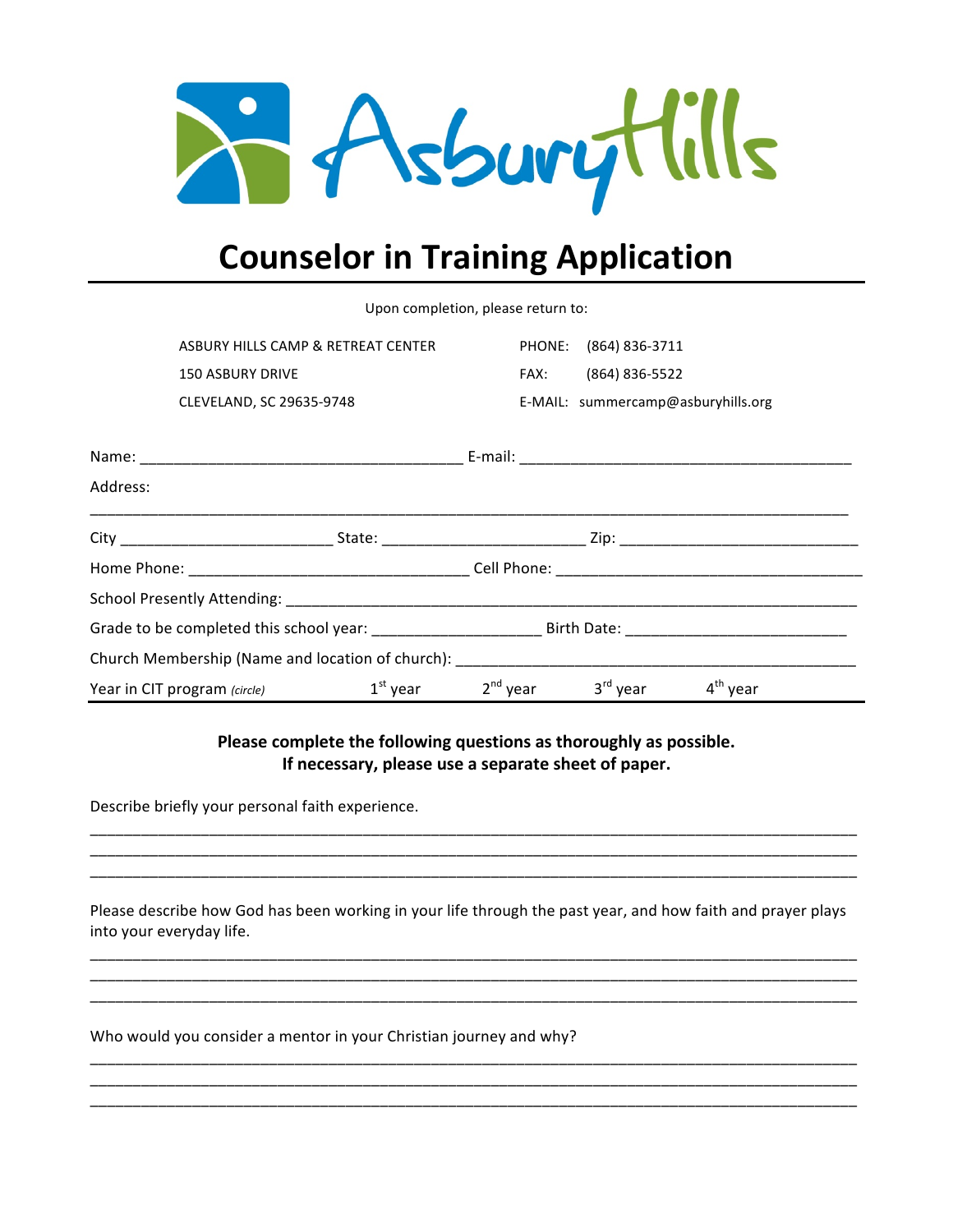| What do you consider to be the purpose of Christian camping? |  |  |  |  |  |
|--------------------------------------------------------------|--|--|--|--|--|
|--------------------------------------------------------------|--|--|--|--|--|

Why do you want to serve as a Counselor in Training at Asbury Hills?

What leadership and/or teaching experience do you have especially in working with children and youth?

\_\_\_\_\_\_\_\_\_\_\_\_\_\_\_\_\_\_\_\_\_\_\_\_\_\_\_\_\_\_\_\_\_\_\_\_\_\_\_\_\_\_\_\_\_\_\_\_\_\_\_\_\_\_\_\_\_\_\_\_\_\_\_\_\_\_\_\_\_\_\_\_\_\_\_\_\_\_\_\_\_\_\_\_\_\_\_\_\_\_ \_\_\_\_\_\_\_\_\_\_\_\_\_\_\_\_\_\_\_\_\_\_\_\_\_\_\_\_\_\_\_\_\_\_\_\_\_\_\_\_\_\_\_\_\_\_\_\_\_\_\_\_\_\_\_\_\_\_\_\_\_\_\_\_\_\_\_\_\_\_\_\_\_\_\_\_\_\_\_\_\_\_\_\_\_\_\_\_\_\_ \_\_\_\_\_\_\_\_\_\_\_\_\_\_\_\_\_\_\_\_\_\_\_\_\_\_\_\_\_\_\_\_\_\_\_\_\_\_\_\_\_\_\_\_\_\_\_\_\_\_\_\_\_\_\_\_\_\_\_\_\_\_\_\_\_\_\_\_\_\_\_\_\_\_\_\_\_\_\_\_\_\_\_\_\_\_\_\_\_\_

\_\_\_\_\_\_\_\_\_\_\_\_\_\_\_\_\_\_\_\_\_\_\_\_\_\_\_\_\_\_\_\_\_\_\_\_\_\_\_\_\_\_\_\_\_\_\_\_\_\_\_\_\_\_\_\_\_\_\_\_\_\_\_\_\_\_\_\_\_\_\_\_\_\_\_\_\_\_\_\_\_\_\_\_\_\_\_\_\_\_ \_\_\_\_\_\_\_\_\_\_\_\_\_\_\_\_\_\_\_\_\_\_\_\_\_\_\_\_\_\_\_\_\_\_\_\_\_\_\_\_\_\_\_\_\_\_\_\_\_\_\_\_\_\_\_\_\_\_\_\_\_\_\_\_\_\_\_\_\_\_\_\_\_\_\_\_\_\_\_\_\_\_\_\_\_\_\_\_\_\_ \_\_\_\_\_\_\_\_\_\_\_\_\_\_\_\_\_\_\_\_\_\_\_\_\_\_\_\_\_\_\_\_\_\_\_\_\_\_\_\_\_\_\_\_\_\_\_\_\_\_\_\_\_\_\_\_\_\_\_\_\_\_\_\_\_\_\_\_\_\_\_\_\_\_\_\_\_\_\_\_\_\_\_\_\_\_\_\_\_\_

\_\_\_\_\_\_\_\_\_\_\_\_\_\_\_\_\_\_\_\_\_\_\_\_\_\_\_\_\_\_\_\_\_\_\_\_\_\_\_\_\_\_\_\_\_\_\_\_\_\_\_\_\_\_\_\_\_\_\_\_\_\_\_\_\_\_\_\_\_\_\_\_\_\_\_\_\_\_\_\_\_\_\_\_\_\_\_\_\_\_ \_\_\_\_\_\_\_\_\_\_\_\_\_\_\_\_\_\_\_\_\_\_\_\_\_\_\_\_\_\_\_\_\_\_\_\_\_\_\_\_\_\_\_\_\_\_\_\_\_\_\_\_\_\_\_\_\_\_\_\_\_\_\_\_\_\_\_\_\_\_\_\_\_\_\_\_\_\_\_\_\_\_\_\_\_\_\_\_\_\_ \_\_\_\_\_\_\_\_\_\_\_\_\_\_\_\_\_\_\_\_\_\_\_\_\_\_\_\_\_\_\_\_\_\_\_\_\_\_\_\_\_\_\_\_\_\_\_\_\_\_\_\_\_\_\_\_\_\_\_\_\_\_\_\_\_\_\_\_\_\_\_\_\_\_\_\_\_\_\_\_\_\_\_\_\_\_\_\_\_\_

\_\_\_\_\_\_\_\_\_\_\_\_\_\_\_\_\_\_\_\_\_\_\_\_\_\_\_\_\_\_\_\_\_\_\_\_\_\_\_\_\_\_\_\_\_\_\_\_\_\_\_\_\_\_\_\_\_\_\_\_\_\_\_\_\_\_\_\_\_\_\_\_\_\_\_\_\_\_\_\_\_\_\_\_\_\_\_\_\_\_ \_\_\_\_\_\_\_\_\_\_\_\_\_\_\_\_\_\_\_\_\_\_\_\_\_\_\_\_\_\_\_\_\_\_\_\_\_\_\_\_\_\_\_\_\_\_\_\_\_\_\_\_\_\_\_\_\_\_\_\_\_\_\_\_\_\_\_\_\_\_\_\_\_\_\_\_\_\_\_\_\_\_\_\_\_\_\_\_\_\_

\_\_\_\_\_\_\_\_\_\_\_\_\_\_\_\_\_\_\_\_\_\_\_\_\_\_\_\_\_\_\_\_\_\_\_\_\_\_\_\_\_\_\_\_\_\_\_\_\_\_\_\_\_\_\_\_\_\_\_\_\_\_\_\_\_\_\_\_\_\_\_\_\_\_\_\_\_\_\_\_\_\_\_\_\_\_\_\_\_\_ \_\_\_\_\_\_\_\_\_\_\_\_\_\_\_\_\_\_\_\_\_\_\_\_\_\_\_\_\_\_\_\_\_\_\_\_\_\_\_\_\_\_\_\_\_\_\_\_\_\_\_\_\_\_\_\_\_\_\_\_\_\_\_\_\_\_\_\_\_\_\_\_\_\_\_\_\_\_\_\_\_\_\_\_\_\_\_\_\_\_

What are your hobbies and interests?

|                                         |       | <b>HEALTH:</b> Are there any reasons you may have difficulty performing any of the essential elements of the |
|-----------------------------------------|-------|--------------------------------------------------------------------------------------------------------------|
| program for which you are applying? YES | NO NO | If yes, please explain:                                                                                      |

AVAILABILITY: Below are the available weeks for CITs (grades 11-12) to return during the summer of 2022. Please rank your preference for weeks to return as a Counselor in Training. Priority for your CIT week will be based on your acceptance date into program.

> June 12-17 \_\_\_\_July 17-22 \_\_\_\_June 19-24 \_\_\_\_July 10-15  $\_$ July 24-29

**REFERENCE:** Please list the name and phone number of the person you would like to serve as a reference for you (cannot be a family *member).*

Name: \_\_\_\_\_\_\_\_\_\_\_\_\_\_\_\_\_\_\_\_\_\_\_\_\_\_\_\_\_\_\_\_\_\_\_\_ Relationship to Applicant: \_\_\_\_\_\_\_\_\_\_\_\_\_\_\_\_\_\_\_\_\_\_\_\_\_ Phone: \_\_\_\_\_\_\_\_\_\_\_\_\_\_\_\_\_\_\_\_\_\_\_\_\_\_\_\_\_\_\_\_\_\_\_\_ E-mail: \_\_\_\_\_\_\_\_\_\_\_\_\_\_\_\_\_\_\_\_\_\_\_\_\_\_\_\_\_\_\_\_\_\_\_\_\_\_\_\_\_

#### Please send attached form to your reference.

Your signature below verifies the accuracy of the information herein provided & your willingness to participate in our CIT program.

SIGNATURE\_\_\_\_\_\_\_\_\_\_\_\_\_\_\_\_\_\_\_\_\_\_\_\_\_\_\_\_\_\_\_\_\_\_\_\_\_\_\_\_\_ DATE: \_\_\_\_\_\_\_\_\_\_\_\_\_\_\_\_\_\_\_\_\_\_\_\_\_\_\_